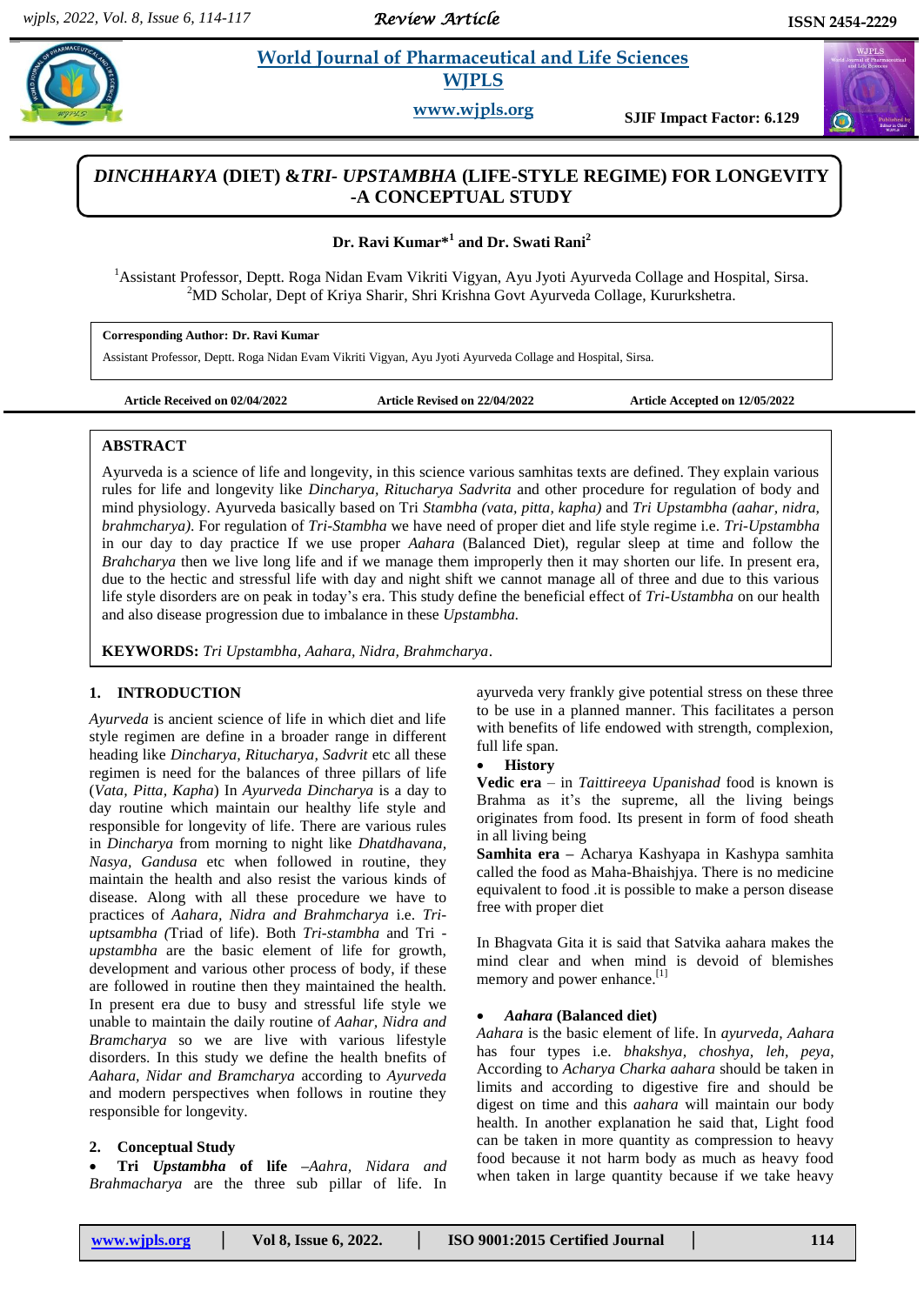food in large quantity then it cannot be digest properly and vitiation of dosha will occurs that leads to *vyadhi* formation. [2] According to *Acharya Charka* 6 things we have to taken in our daily dietary regimen that maintain the health these *are shastik chawal, shaali chawal, mudga, sandva lavan, yava, antriksha jala, ghrita, jangala mansa and madhu*. [3] In *charaka samhita Vimana sthana*, *acharya charaka* define *ashta aahra vidhi vishshaytna* (8 factors of pertaining to food intake*) Prakriti* (nature of quality of food), *Karana*(processing of food), *Sanyoga* (combination of substance) *Rash*i (quality of food), *Desha* (food according to native palace), *Kala* (time of intake of food), *Upyog samstha* (rules of taking food), *Upyokta*(person who consume the food) by which food may be taken according to our requirements and also define the nature of food and what have to avoid during the food and their effects.<sup>[4]</sup> *Acharya charaka* also define that if we food in large quantity (*Rashi*- which is under the heading of *astha aahar vidhi*) then *aama dosha* will be produce in body and the is cause vitiation of all dosha and further vitiated dosha cause various disease.<sup>[5]</sup> Along with this 3 things which use in long terms may harms the body these are Pippali , Kshar and Lavna . there produces various kinds of disease when use in long term. [6] *Vridha aahara* is another concept of *ayurveda* in which those food whose *virya is virudha* taken in same time (*lavan rasa* with milk, and *chilchima* fish with milk) may be lead to death. [7] and if patient eat guru aahar without doing any physical exertion may leads to *santarpan janya vyadhis* (metabolic disorders)<sup>[8]</sup> According to modern era healthy diet is defined as pattern of food intake that has beneficial effect on health or at least no harmful effect on health. If a normal person eat less quantity of food or food with less nutrition values then it will cause malnutrition on other hand if A person eat more quantity of food or food with high carbohydrate and fat may be leads to increase in BMI that leads to obesity and various kind of metabolic disorders According to a meta analysis obese person have more chance to falling in depression. [9]

## *Nidra* **(Sleep)**

According to Acharya Charaka when Mana with *atma* become inactive and *indriya* unable to do their work then body become in sleeping condition and when sleep will be in good manner then it very beneficial for health (*bhudhatri nidra*) and improper sleep may leads to death (*angantuki nidra*) Acharya Charaka says that likewise food is essential of for body, proper sleep will also became equally essential.<sup>[10]</sup> According to Acharya Sushruta, *Haridya* is place to *chetna* and when it covered by *tama guna* a person get in sleep.<sup>[11]</sup> According to acharya charka those who are students, do excessive walking, alcohol computation, during *panchkarma* procedures, child, older age group ,weak person, and a person with *krodha, shoka and bhaya* may sleep during day time, also, in *grishma ritu* patient can fall asleep in day time and during the other *ritu* if a person fall asleep lead to vitiation of *pitta and kapha dosha*. Obese person

and person of *kapha prukruti and kapha rog* if sleep In day leads to various kind of disease.<sup>[12]</sup> Acharya Vagbhata mentioned that when cycle of sleep is disturbed i.e. sleeping more in day time or night time or less sleep leads to shorten the life span. Sleep is a natural process of human body and regular time of sleep is good for health of mind and body inaccurate time of sleep or sleep deficiency may lead to cardiovascular problems, metabolic disorders and accidents. If a person sleep less than 5 hours during night have 1.5 time more risk of developing obesity, type 2 diabetes and road accidents that ultimately leads to decrease life span, in a another study women with longer duration of sleep more the 9 hours have more risk of breast cancer.<sup>[14]</sup> A study reveals that in today stressful life insomnia is the major cause of mental illness.<sup>[15]</sup> and hypersomnia is related to hypothyroidism, <sup>[16]</sup> depression and other autonomic nervous system disease Some other study suggest the relation between sleep and respiratory disorder.<sup>[17]</sup> and hypertension.

### *Bramcharya*

*Brahmacharya* is taken literally from two components: *Brahma, (*shortened from *brahman*), the absolute, eternal, supreme God-head. (As opposed to *Brahm* in the Hindu triad responsible for creation). charya, which means "to follow". This is often translated as activity, mode of behavior, a "virtuous" way of life. word brahmacharya indicates a lifestyle adopted to enable one to attain the ultimate reality.<sup>[18]</sup> A person is said to be follow the *brhmachary*a when he avoid any sexual contact and satisfied by his life and work and have sleep on time and also explain that when any one avoid sexual contact then his body and mental power is increase, his sense organ become more stronger , his memory's power is increase, and also he will live a long and health life.<sup>[19]</sup> ―*brahmacharya shabden indriya sayyamsaumanasya prabhritayo brahmagyananuguda grihyante. (chakrapani tika on* ch.su.11/35).

This term has been given for control over senses, purity of manas and conducts towards goal to brahma. It has been advised to be used very tactfully as excess use or even nonuse leads to *manokshobha* (psychic disturbances). *Acharya Charak* has described *brahmacharya* (celibacy) under *trayopstambha* or three supporting pillars of life. Others includes *ahara* and *nidra.* These three have to be used tactfully. ―*Brahmacharyam ayushyanam" (ch.su.25/40) ayushya* or promoters to life is dependent on this *brahmacharya*. It has been said that following *brahmacharya* along with other two leads to increment in *bala* (power), *varna*(luster) *vriddh*i (growth). *Brahmacharya* is more seen as preservance of *shukra dhatu* (~semen) as it has been indicated that among all dhatu *shukra* is last formed dhatu and its preservation leads to healthy life. *Shukra* has been considered to the specialized converted product of *ahara* or food. Not following *brahmacharya* leads to excessive loss of *shukra dhatu* leading to various diseases*. Ati maithuna* (excessive coitus) has been contra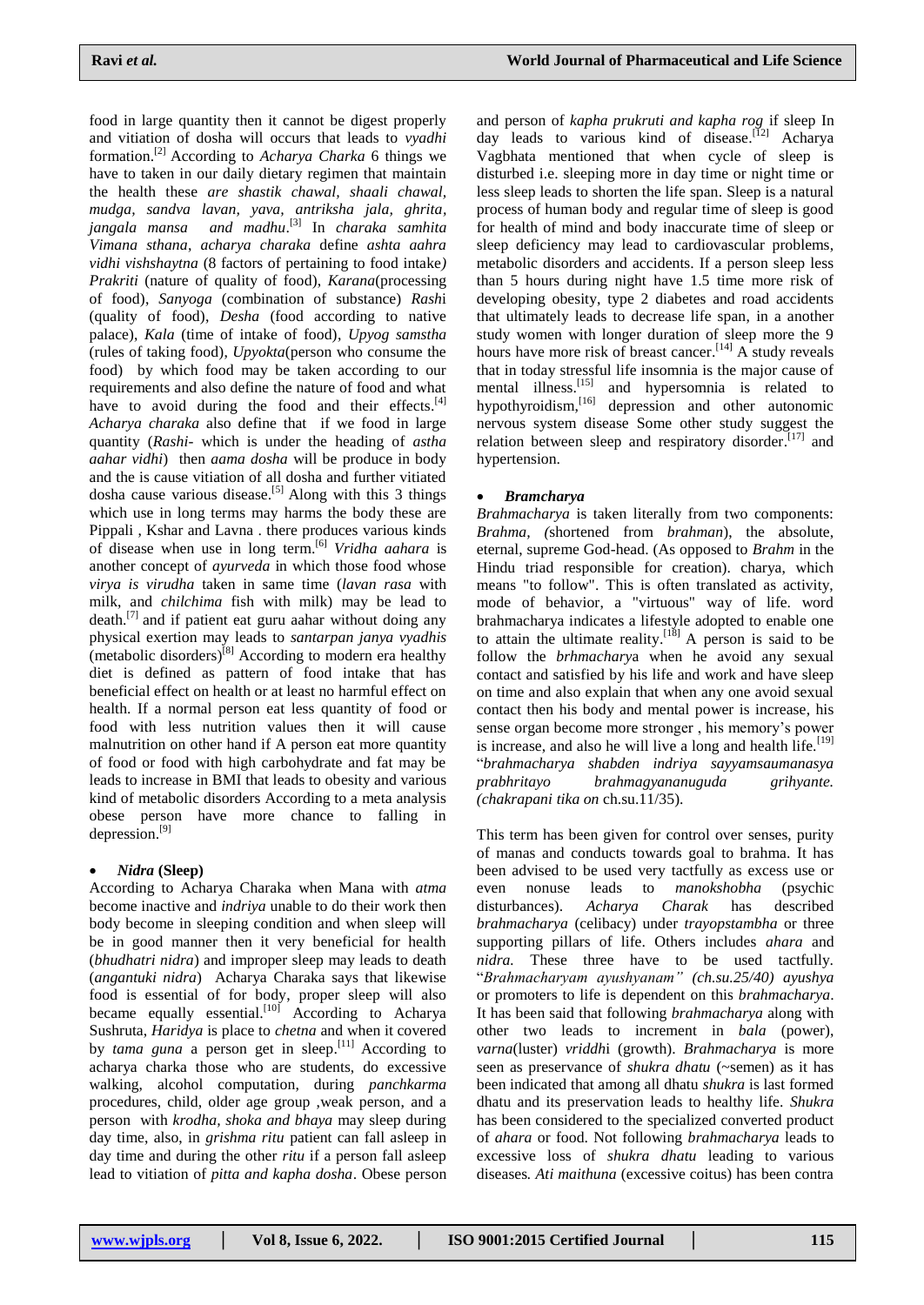indicated by *Acharya sushruta* as it may lead to *shola (*pain*), kasa* (cough), *jwara* (fever), *swasa* (dyspnoea*), karshya* (emaciation), *pandu* (anaemia), *kshaya* (decreased immunity*). Acharya charaka* has indicated that excessive *gramya dharma* (maithuna karma) along with others like *vyayama* (exercise), *hasya* (excessive laughing), *bhashya* (speaking), *prajagarana* (awakened in night) should be avoided. Under the *Achara rasayana Acharya Charaka* has given ―*nivrittam madyamaithunat*‖ i.e one should refrain away from sexual indulgence by any mean to get result *like rasayana*. Under *sadavritta* i.e various conducts followed which leads to *indriyajaya* (conquer over senses*) brahmacharya* has been described along with *gyana, dana, mitrata,daya, harsh, upeksha*. *Patanjali yogasutra* describes these methods opted for *chitta prasadana* (conquer of psyche, intellect, ego) In *grihasthashram* (phase of entry into married life) if one has sexual intercourse with an aim to conceive a child it has been considered as *brahmacharya* as it is done with an aim to conceive and in a regulated way.

―*ayushmanto mandajara bapuvarnabalanvita| sthiropachitamamsashcha bhavati strishu sayyatah|| (su.ch.24)* ―dharmyam yashasyamayushyam lohadwayarasayanam| anumodamahe brahmacharyamekantanirmalam"

*Dharma* (promoter to righteous conducts), *yash* (pride), *ayushya* (age promoter), two of the *rasayana* and *brahmacharya* has been always been praised.*Acharya charak* has described that *shukra* leaves its place if there is *stripurusha sanyoga* (contact between male and female),*cheshta(*desire for intercourse*),sankalpa* (desire stage of *manas (f*or making love), *pidana*(touching of sexual parts together for intercourse). Ages for sexual activity, *Acharya charak* and *vagbhatta*: age >16 and 25 and < 80 yrs. Relationship with seasonal variation: *Acharya charak* has advised to avoid sexual contact in *grishma* (summer), *varsha*(rainy),while Vagbahtta advised once in 15 days in grishma. *Hemant and shishir* (winter seasons) –can *do vyavaya*(coitus) as per will. *Vasanta* (spring)- controlled sexual indulgence. (Charak), *vasanta* (spring) and *sharada (*autumn) on 3rd day (*Vagbhatta)*. [20]

## **3. DISCUSSION**

Ayurveda gives a comprehensive and systematic understanding of how diet affects our physical and mental health. *Aahara* is seen by Ayurveda as a source of flavor, scent, and contentment in addition to food.<sup>[21]</sup> Based on his *dosha prakruti*, Ayurveda always advises the best *Aahara* for each person. A well-balanced consumption of all six rasas is beneficial to one's health. When these six rasas are consumed in unequal amounts, they cause distortion in any of the three doshas, or body humors, resulting in illness. It is more crucial than the medication itself. It's also critical to include all six tastes in your daily diet if you want to be a proud owner of good health. A healthy diet that includes all six rasas is recommended. When these rasas are consumed in an

imbalanced manner, they cause disruption in any of the three doshas or body humors, resulting in the development of numerous ailments.<sup>[22]</sup> The principle of *dincharya* is more applicable in today's times because everyone is in a hurry and living a fast-paced lifestyle. Nobody has time for himself, either. As a result, epidemics owing to communicable and noncommunicable lifestyle illnesses have emerged. The six core groups of risk factors responsible for the majority of adult noncommunicable diseases include lifestyle changes and stress.

## **4. CONCLUSION**

All the *triupstambha* are very important for maintaining the health of a person along with its *bala* and varna and a great role in longevity of life and in these three *aahra* is the main component of the body without *aahra* it is impossible to live and also if u use in large quantity it will responsible for various disease .On another hand *Nidra* will play major role in relaxing the body and mind and *brahmcharya* have a great role in maintaining the strength of the body all of these are responsible for a good well being and if they are in imbalance condition leads to various lifestyle disorders.

## **5. REFERENCE**

- 1. Triads of life(tri upstambha ) / national health portal, <https://www.nhp.gov.in/>
- 2. Prof. R.H. Singh, Charak Smahita of vaidya yadav ji tikram ji with chakarpani tikka, chaukhabha subharti parkashan, ISBN – 978-93—80326-73-3, Sutra Sthana, 2017; 5/ 5-6: 37.
- 3. Prof. R.H. Singh, Charak Smahita of vaidya yadav ji tikram ji with chakarpani tikka, chaukhabha subharti parkashan, ISBN – 978-93—80326-73-3, Sutra Sthana, 2017; 5/ 37: 38.
- 4. Prof. R.H. Singh, Charak Smahita of vaidya yadav ji tikram ji with chakarpani tikka, chaukhabha subharti parkashan, ISBN – 978-93—80326-73-3, Vimana Sthana, 2017; 1 / 21-25: 237.
- 5. Prof. R.H. Singh, Charak Smahita of vaidya yadav ji tikram ji with chakarpani tikka, chaukhabha subharti parkashan, ISBN – 978-93—80326-73-3, Vimana Sthana, 2017; 2/ 5-7: 239.
- 6. Prof. R.H. Singh, Charak Smahita of vaidya yadav ji tikram ji with chakarpani tikka, chaukhabha subharti parkashan, ISBN – 978-93—80326-73-3, Vimana Sthana, 2017; 1 / 17-18: 238.
- 7. Prof. R.H. Singh, Charak Smahita of vaidya yadav ji tikram ji with chakarpani tikka, chaukhabha subharti parkashan, ISBN – 978-93—80326-73-3, 2017; 27.
- 8. Prof. R.H., Charak Smahita of vaidya yadav ji tikram ji with chakarpani tikka,chaukhabha subharti parkashan, ISBN – 978-93—80326-73-3, Sutra Sthana, 2017; 21/ 26: 239.
- 9. Denis de ridder, floor korese et al, healthy diet health impact, prevalence, correlates and intervention, psychology and health, 2017; 32(2): 907-941. https// [www.tandfoline.com](http://www.tandfoline.com/)